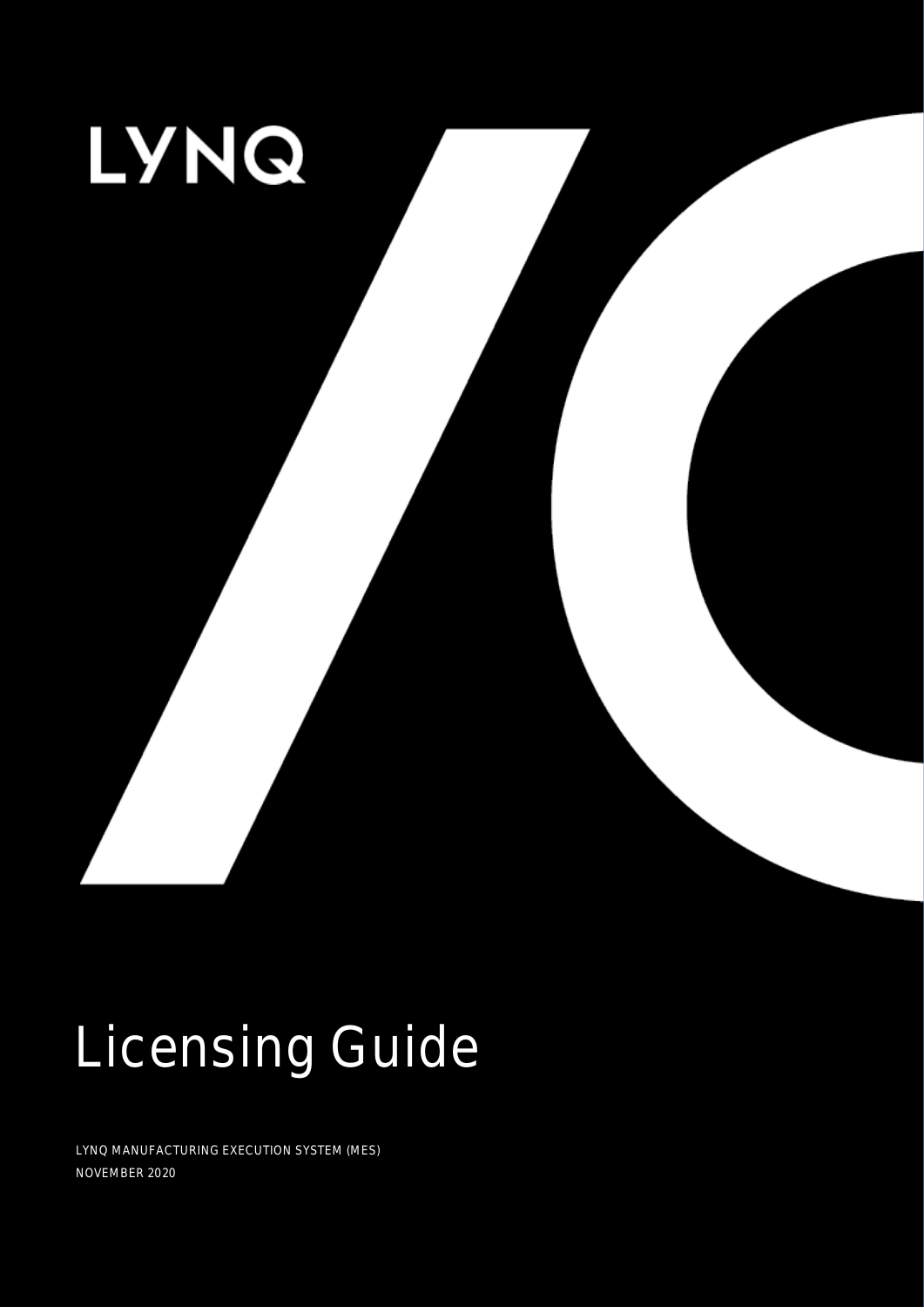# <span id="page-1-0"></span>Contents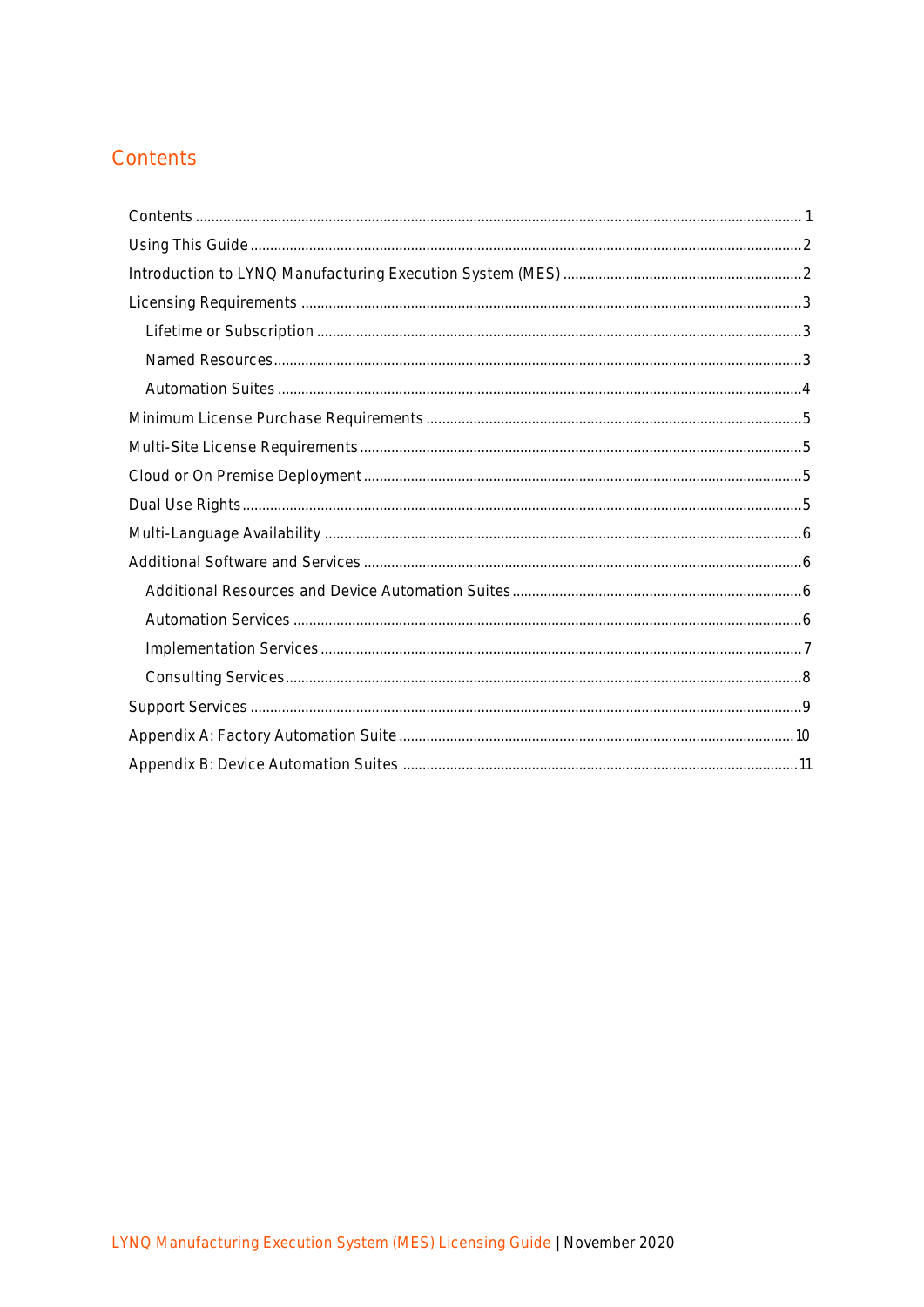# <span id="page-2-0"></span>Using This Guide

This guide is designed to improve your understanding of how to license LYNQ Manufacturing Execution System (MES) Software.

The examples presented in this guide are illustrative. LYNQ reserves the right to review or update this document at any time without notice.

For help determining the license requirements for a specific scenario, consult with your LYNQ account team or your LYNQ Certified Partner.

This guide does not supersede or replace any of the legal documentation covering use rights.

## <span id="page-2-1"></span>Introduction to LYNQ Manufacturing Execution System (MES)

Achieving delivery, quality and financial goals relies on the effectiveness of your resources. Getting the most from your employees and machines goes beyond scheduling. It requires intelligent insight and complete visibility of where time is being lost, using technology that can automate data collection and optimise workflow, to seamlessly connect planning and production activities.

LYNQ is reinventing manufacturing execution system (MES) software for manufacturers looking for a configurable, plug-and-play solution to digitalise and drive factory performance.

Formed around international standard IEC62264, LYNQ's all-in one solution can plan, track, automate, analyse and optimise factories to increase the effectiveness of available resources and improve efficiency, productivity and profitability.



Source: IEC62264-3 Generic activity model of manufacturing operations management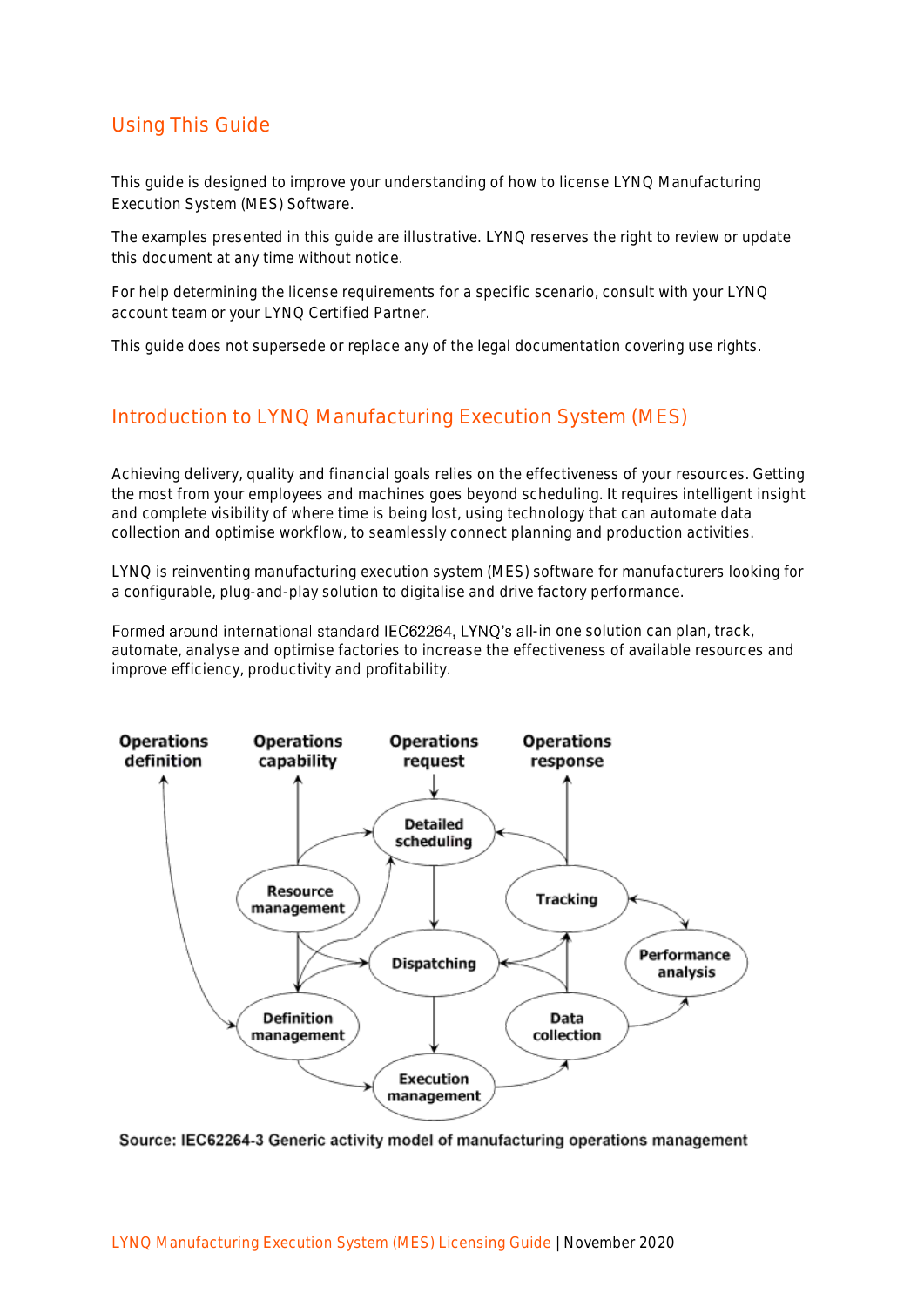# <span id="page-3-0"></span>Licensing Requirements

## <span id="page-3-1"></span>Lifetime or Subscription

LYNQ MES software has two licensing models:

Lifetime - with Lifetime Licensing, you license perpetual rights to use the software, meaning you own the licenses and can continue to use the software after the term of the agreement. To keep your software up to date and supported, you are required to pay Annual Service Fees (ASF) in addition to Software License Fees (SLF). While the initial fees are higher than subscription, this model provides you with the option to secure access to the software while lowering your ongoing costs. In this model, you gain access to full functionality and capabilities of the software through a Lifetime Access License (LAL).

Subscription - with Subscription Licensing, you license non-perpetual rights to use the software, meaning you can use the software only during the term of the agreement secured by periodic payments. This model lowers your initial licensing costs and provides you with the flexibility to increase or decrease subscription license counts from one subscription term to the next. In this model, you gain access to full functionality and capabilities of the software through a Subscription Access License (SAL).

Please refer to [Solution Capabilities](https://lynqmes.com/wp-content/uploads/2019/09/Solution-Capabilities-Guide-2019-R1_Sep.pdf) for a comprehensive list of features, functions and capabilities accessible via a Perpetual and/or Subscription Access License.

### <span id="page-3-2"></span>Named Resources

After selecting your preferred licensing model, you need to identify the resources that you wish to manage and improve the effectiveness of, through use of the application.

Named Resource: the primary licensing basis is by Named Resource, which are assigned on a "named resource" basis, meaning each resource requires a separate Named Resource License (NRL) to accompany the Perpetual or Subscription Access License. A named resource is a manufacturing employee, machine or work centre that you wish to plan, track, automate, analyse or optimise.



Note: your Perpetual or Subscription Access License provides for an unlimited number of system users and/or terminals, making it easy for you to get started. A user is a management or administrative employee that is not directly involved in production and where scheduling and/or data collection is not required. A terminal is the software designed to operate a mobile or tablet device that is used for data collection and/or management purposes.

Licensing excludes Windows Server, SQL Server and/or Remote Desktop / Citrix services.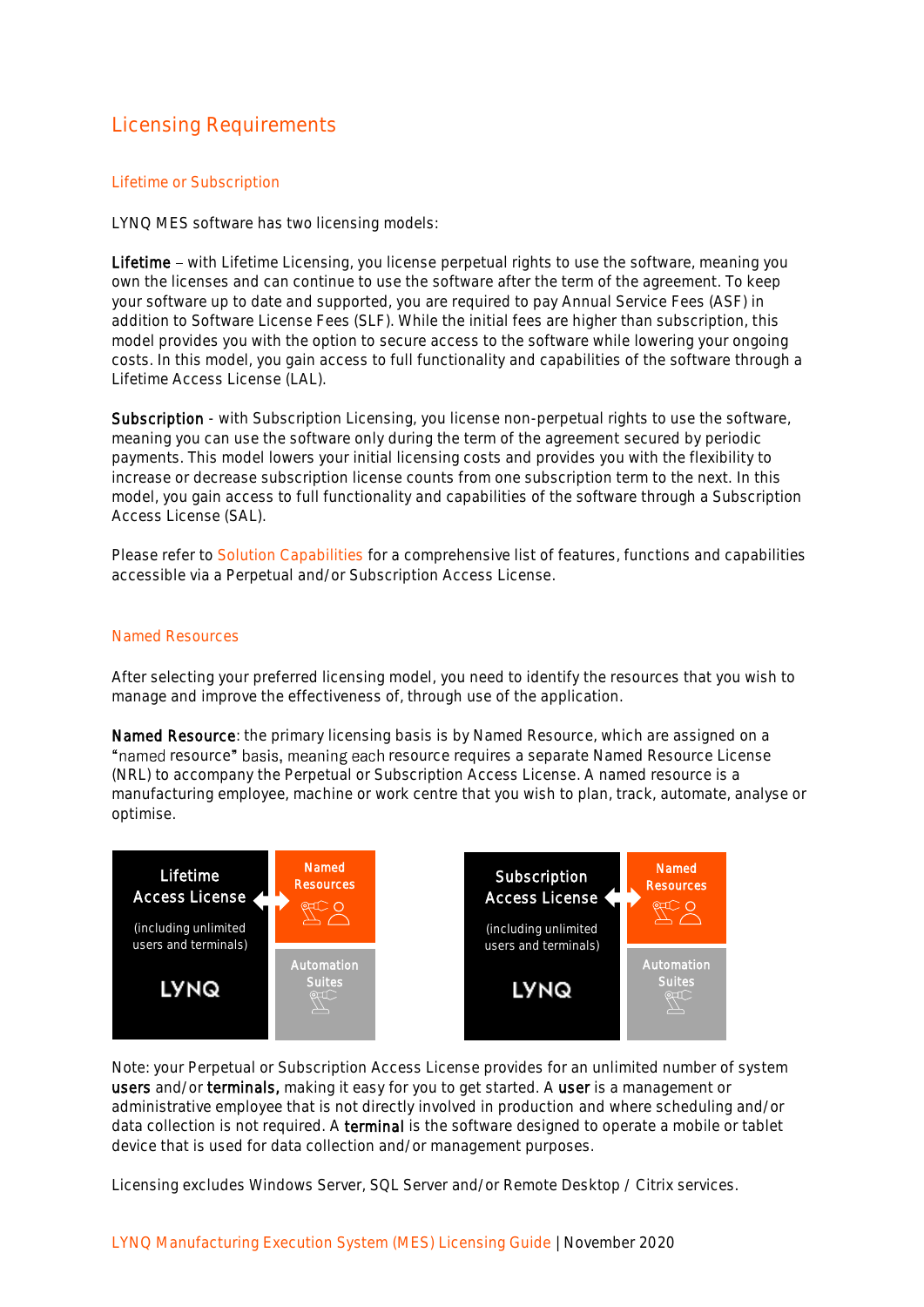## <span id="page-4-0"></span>Automation Suites

While the Named Resource License (NRL) provides for manual data collection from your manufacturing employees, machines and/or work centres, LYNQ MES also provides the capability for automatic data collection from machines and other devices. Additional licensing is required for this in the form of Automation Suites. Suites provide access to collections of industrial drivers, which make it possible for LYNQ MES to connect to the most common PLC/IO devices used in the manufacturing industry. LYNQ provides two types of Automation Suites:

Factory Automation Suite (FAS) - where the factory environment has a variety of different PLC/IO devices that you wish to connect, the Factory Automation Suite is often the best choice. The suite contains the largest collection of manufacturing-based device drivers available, including more than 115 protocols commonly used in the manufacturing industry. It enables connectivity to a wide variety of plant floor devices including Allen Bradley, Fanuc, GE, Honeywell, Siemens and many more. See [APPENDIX A](#page-10-0) for a full list of drivers included in this suite.

Device Automation Suites (DAS) - where the factory environment has only one or more types of PLC/IO devices, it may make more sense to purchase a specific driver suite (e.g. Siemens). The Device Driver Suites are a collection of drivers bundled together by device manufacturer or industrial application when only one or more drivers are required. See [APPENDIX B](#page-11-0) for a selection of driver suites available.



Note: to automate data collection from your machines a Named Resource License (NRL) and Automation Suite (FAS or DAS) is required. To install, activate, configure and enable automatic data collection from your machines, LYNQ provides Automation Services. Se[e Additional Software](#page-6-1) and [Services](#page-6-1) for more information.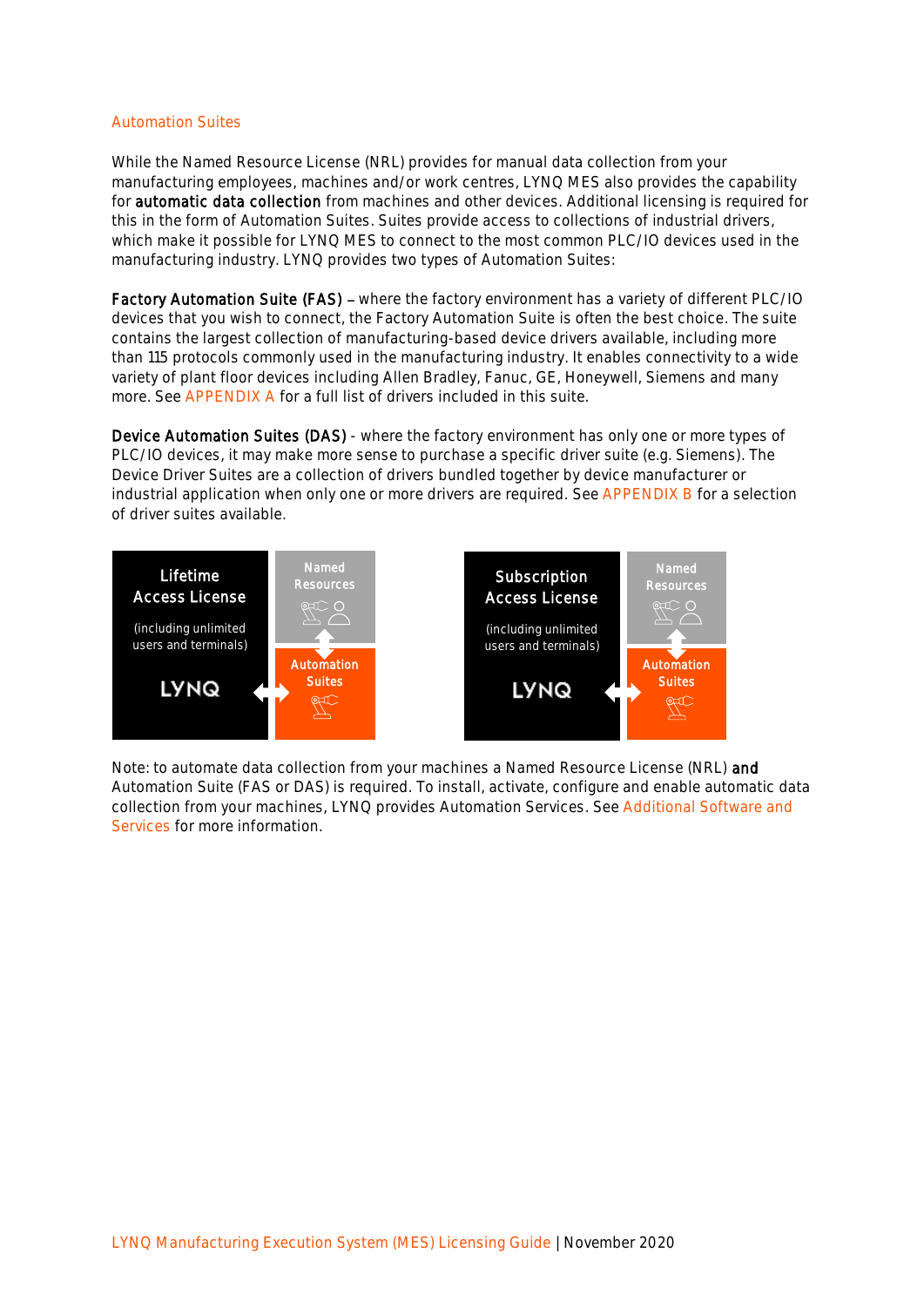# <span id="page-5-0"></span>Minimum License Purchase Requirements

The following minimum licensing requirements apply to Lifetime and Subscription access licenses:

Lifetime - 1 named resource Subscription - 10 named resources

For scheduling and data collection the following licensing requirements apply:

- to schedule any employee, work centre and/or machine a Named Resource License (NRL) is required.
- to collect data from any employee, work centre or machine a Named Resource License (NRL) is required.
- to automate data collection from your machines a Named Resource License (NRL) and Automation Suite (FAS or DAS) is required.

## <span id="page-5-1"></span>Multi-Site License Requirements

LYNQ MES is licensed for a single Production Server and location. In the event that the Production Server is accessed by multiple plants or factories (sites) within a group, multiple instances for each site on the same Production Server may be created. In this event, while the same Lifetime or Subscription Access License is applied to the server, additional Named Resource Licenses are required to be purchased for each instance. Named Resource Licenses (NRLs) may not be shared across multiple instances (i.e. sites).

# <span id="page-5-2"></span>Cloud or On Premise Deployment

LYNQ MES can be deployed privately and securely, on premise (at your site), in LYNQ's cloud or in a partner-hosted cloud. Please consult with your LYNQ account team or your LYNQ Certified Partner if you would like to deploy LYNQ MES in the cloud. Note: this requires a separate private cloud agreement with your hosting provider.

# <span id="page-5-3"></span>Dual Use Rights

One of the advantages of LYNQ MES is dual use rights. This allows customers the option to deploy LYNQ MES on both a Production and Sandbox Server. This might be necessary to provide additional control when upgrading software, providing training around the software or when migrating a LYNQ MES on-premise deployment to a cloud deployment. With Dual Use Rights, LYNQ MES can be deployed without the need to acquire an additional Lifetime or Subscription Access License or Named Resource Licenses for Dev/Test environments. Please refer to Lifetime or Subscription [End](https://lynqmes.com/licensing/)  [User License Agreement](https://lynqmes.com/licensing/) for more information on use rights.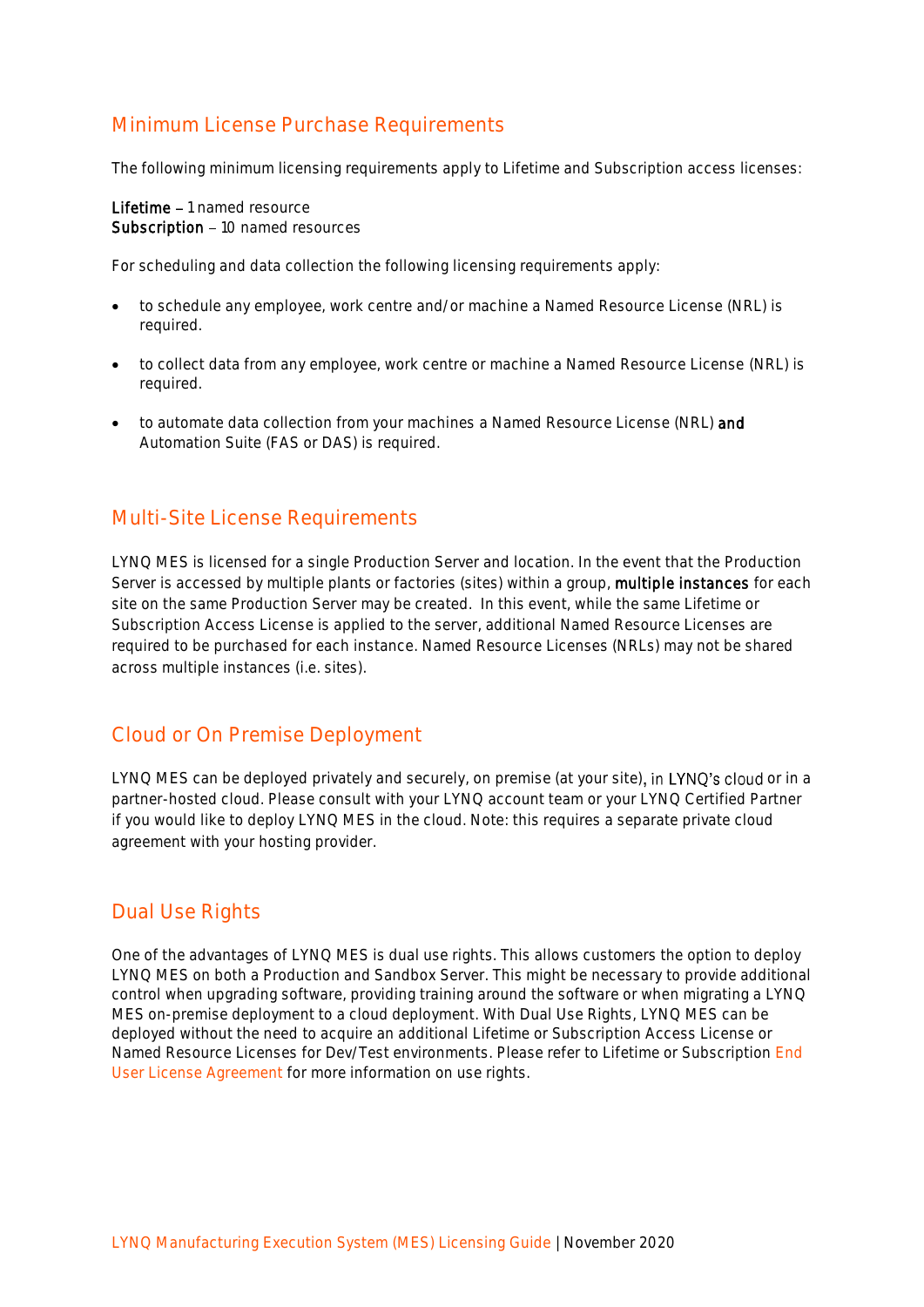# <span id="page-6-0"></span>Multi-Language Availability

LYNQ MES is available in the following languages without any additional licensing requirements:

- English (UK/US)
	- Spanish (ES)
- French (FR) • German (DE)
- Portuguese (PT)
- Turkish (TR)

# <span id="page-6-1"></span>Additional Software and Services

## <span id="page-6-2"></span>Additional Resources and Device Automation Suites

Additional Named Resource Licenses (NRL) and/or Device Automation Suites (DAS) may be added to your Lifetime Access License after the initial purchase. In this event, Annual Service Fees for the additional software licenses will be pro-rated and added to your Annual Service Fee renewal.

To add Named Resource Licenses and/or Automation Suites to your Subscription Access License mid-term, requires your base subscription to be amended with a new subscription term applied. Please consult with your LYNQ account team or your LYNQ Certified Partner.

## <span id="page-6-3"></span>Automation Services

Automation services help customers connect machinery to LYNQ to determine equipment effectiveness (OEE), automatically. Including machine state (running, down or switched off) and output quantity (good and bad) over time. LYNQ provides controlled management of automated machine data, including error handling and live or controlled data processing to ERP/PLM systems. Automation services are available to customers during or post implementation and charged at an hourly rate.

## Automation Services covers:

- Discovery workshop conducted to understand the requirements for reading automated industrial machinery data in LYNQ. The outcome of this workshop serves as a valuable source of reference during the design and configuration phase.
- Design & Configuration enables solutions consultants to install and configure the components of LYNQ factory automation. Involvement of key users during the configuration phase is of vital importance to ensure satisfaction and compliance with the established standards.
- Training provides end users with the necessary knowledge to sufficiently operate and maintain factory automation within LYNQ. Training will be provided in the customer's environment on a train-the-trainer basis.
- User Acceptance Testing is conducted by end users to verify that LYNQ's factory automation is configured ready for a production environment.
- Transition to a live production environment, is completed once user acceptance testing is signed off and a date has been agreed for go-live.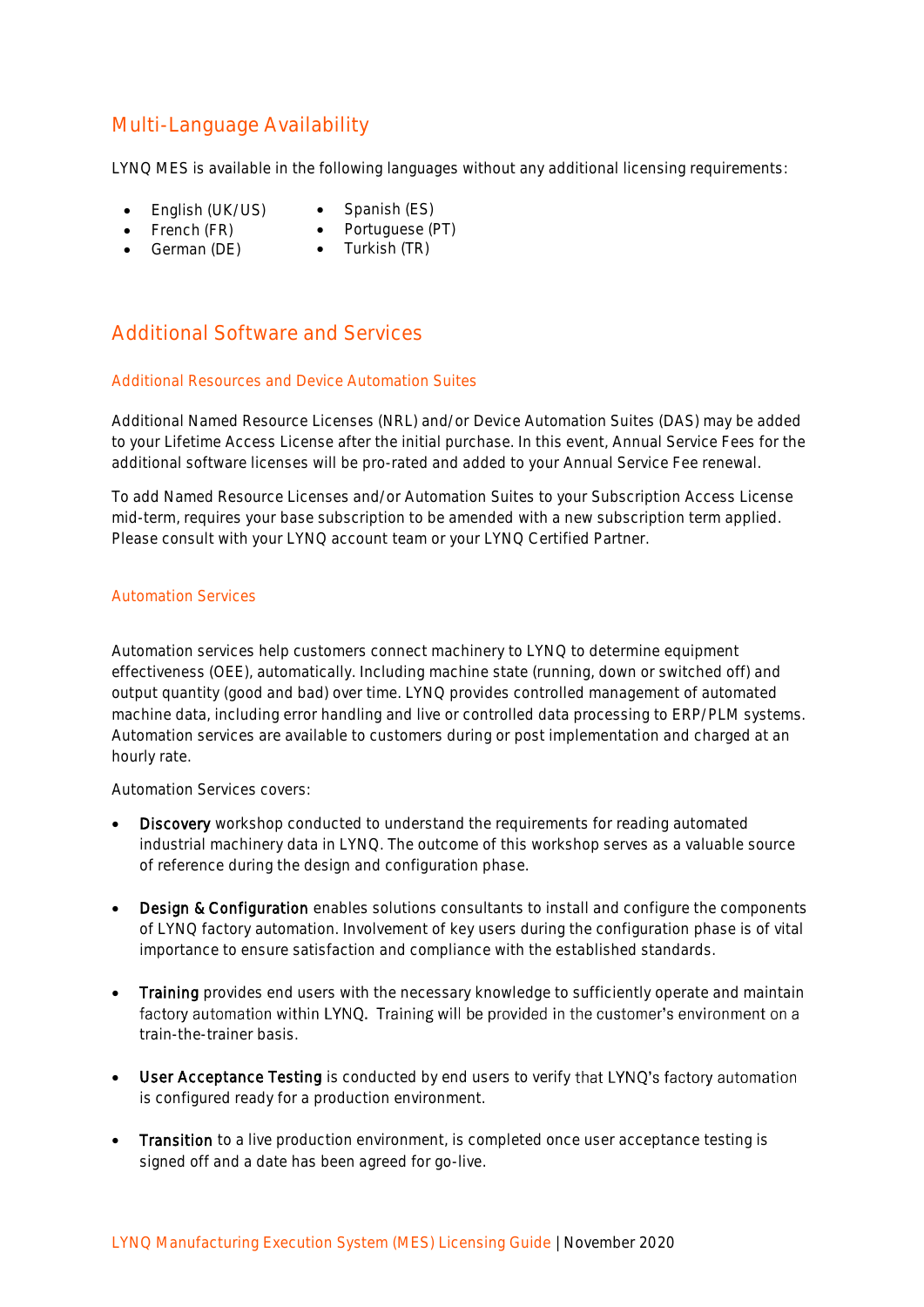#### <span id="page-7-0"></span>Implementation Services

Implementation services guarantees business transformation by optimising resources, processes and technology. LYNQ's proven implementation methodology together with industry and domain expertise ensures desired business outcomes are understood and achieved. LYNQ's implementation service mitigates risks of failure to ensure projects are delivered successfully on a fixed price basis.

Main Deliverables

- Project Management is performed throughout the project lifecycle, with the solutions consultant typically acting as Project Manager. The Project Manager is responsible for defining and fulfilling the objectives of the project. Resulting in mitigated risks and clearly defined deliverables with phased based approval.
- Discovery workshops are conducted to understand existing processes, company objectives and the requirement and expectations for improvements through the use of LYNQ. The outcome of these workshops serves as a valuable source of reference during the design and configuration phase.
- Design & Configuration enables solutions consultants to install and configure LYNQ in accordance with the identified requirements and needs. Involvement of key users during the configuration phase is of vital importance to ensure satisfaction and compliance with the established standards.
- Training provides end users with the necessary knowledge to sufficiently operate and maintain LYNQ. Training will be provided once LYNQ has been configured in the customer's environment on a train-the-trainer basis.
- User Acceptance Testing is conducted by end users to verify that LYNQ is configured ready for a production environment.
- Transition to a live production environment is completed once user acceptance testing has been signed off and a date has been agreed for go-live. During this phase, cut over tasks are completed to ensure go-live happens smoothly without any business disruption. Once transitioned, the solutions consultant will continue to provide post go live support for a 2 week period before handover to support services.
- Customer Success Management is offered post implementation to ensure LYNQ continually delivers business benefits. A dedicated customer success manager is assigned once the project is complete and success reviews are scheduled quarterly.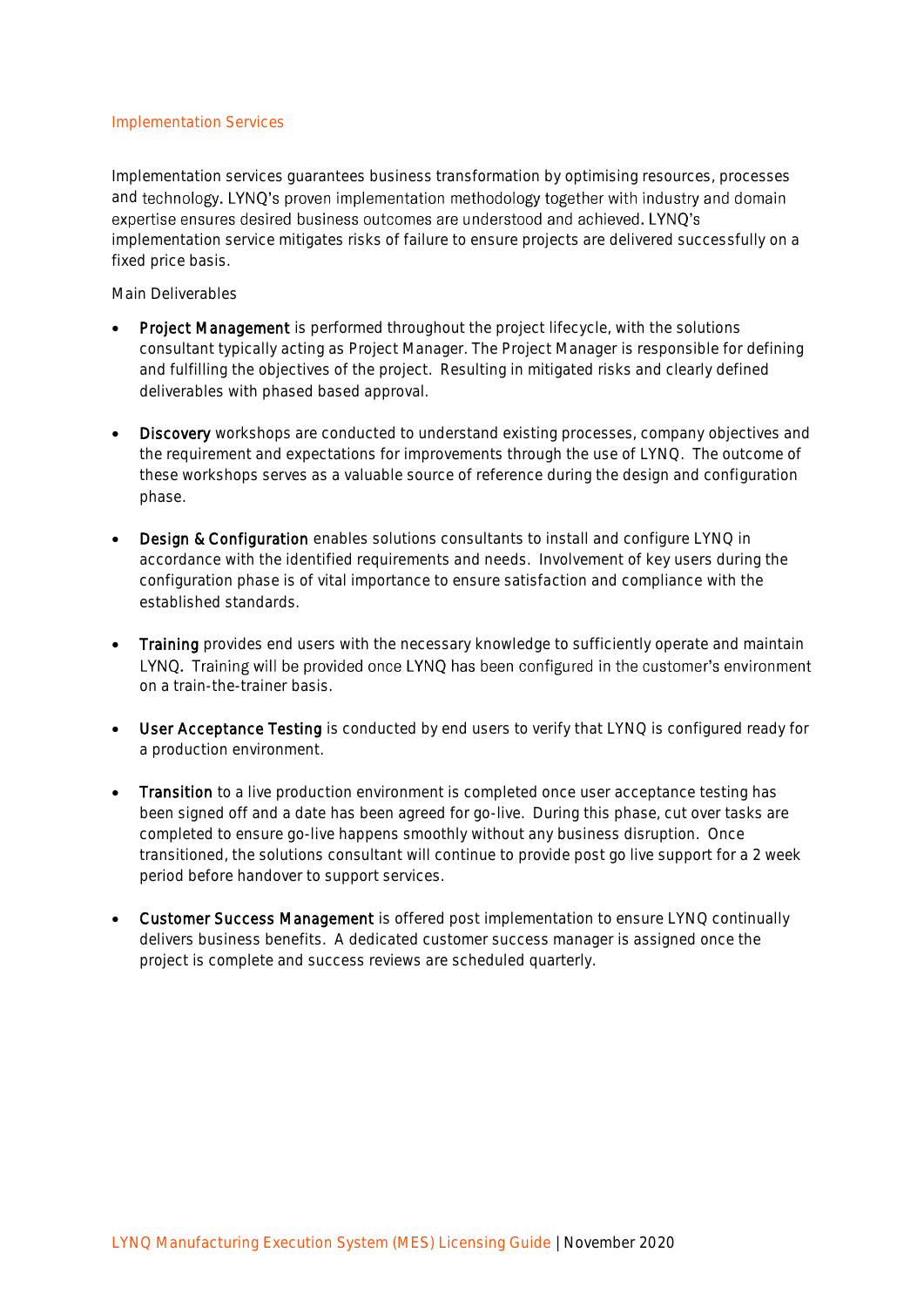## <span id="page-8-0"></span>Consulting Services

Consulting services provide expert advice to customers during or post implementation. Consulting services may be used for a variety of purposes but typically offered when business requirements are not met through standard implementation services or when business requirements change and further consultation is required. Consulting services are charged at an hourly rate.

Consulting Services covers:

- Custom Report Writing for the development of formatted reports based on database queries for decision-making and analytical purposes. Typical tools used to produce custom reports include:
	- o Webhooks a standard feature within LYNQ that allows data to be passed to other third party web based applications through the use of parameterised query strings. Additional configuration is required to fully implement this feature of LYNQ.
	- o Microsoft SharePoint a browser based content management and collaboration tool, which easily integrates with LYNQ to provide additional content management capabilities.
	- $\circ$  Microsoft Power Platform a suite of tools designed to help businesses turn complex information into extractable insights. As an extension to the standard reporting capabilities within LYNQ, consulting services develop insights using:
		- **Microsoft PowerApps** offering rich forms, workflows and custom mobile apps to streamline processes. Integrating LYNQ with PowerApps helps increase productivity and automation.
		- Microsoft Power-BI a business analytics service which easily integrates with LYNQ to provide additional analytics and reporting capabilities.
		- **E** Microsoft SQL Reporting Services a full-featured business report engine which easily integrates with LYNQ to provide additional analytics and reporting capabilities
	- o Microsoft SQL development for prepared SQL code that may be utilised with other tools external to LYNQ.
- Customisation to suit unique or challenging business requirements, which are outside of the standard solution capabilities. Customisation may involve Microsoft SQL development.
- Third Party Integration for integrating to a variety of other business management systems such as PLM, CMMS, PAMS, WMS, QMS, Payroll and T&A.
- Solution Configuration for implementation of solution capabilities, outside of the original project scope.
- Ad-hoc Training outside of the standard training provided during implementation. Ad-hoc training may be requested when LYNQ has been configured to function differently due to changing business requirements or when refresher training is required due to staff turnover.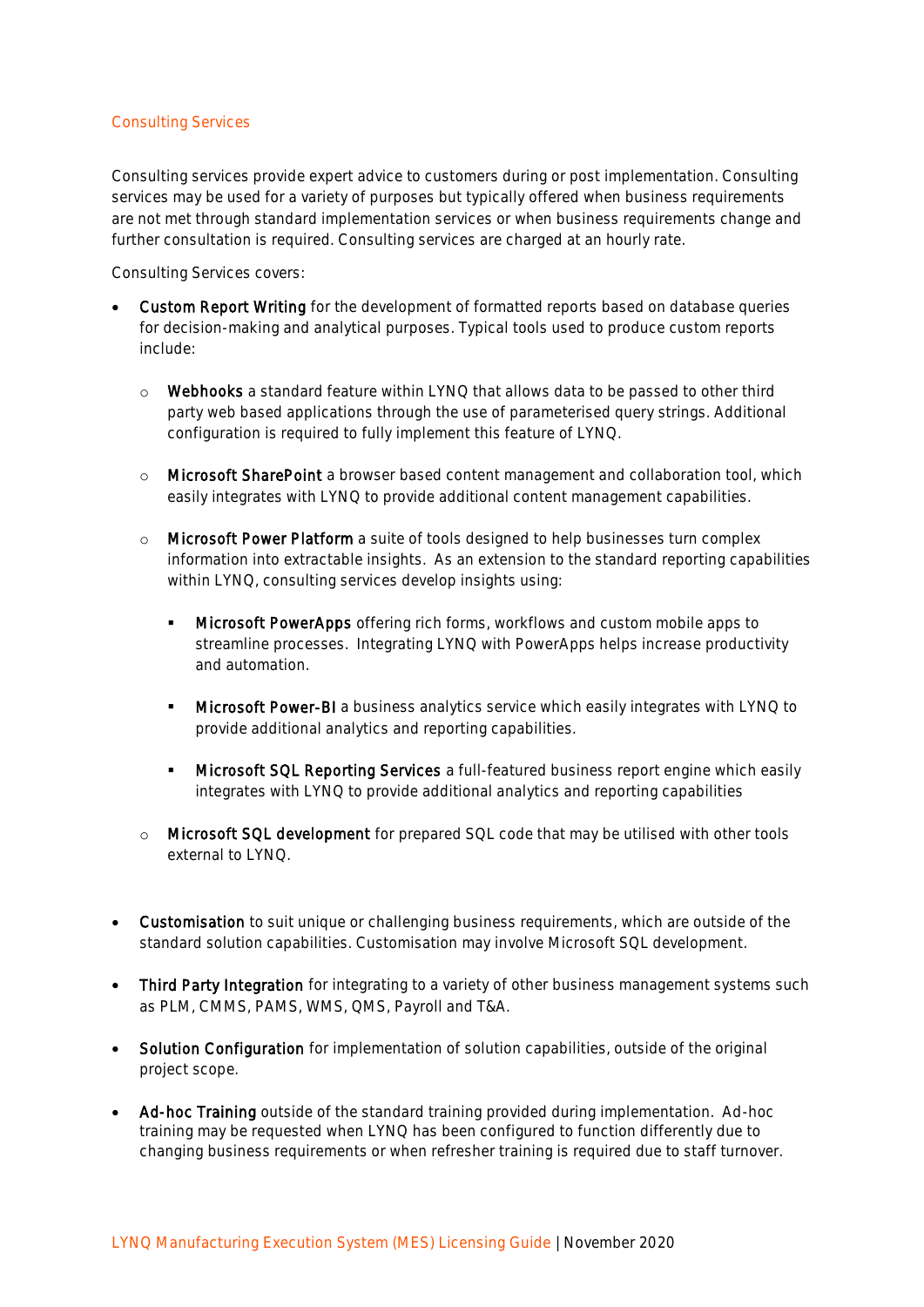# <span id="page-9-0"></span>Support Services

Support Services provide effective and responsive support with unlimited support incidents and monitored service levels. By making use of the latest technologies LYNQ continue to add value to the customer through regular updates, new features and capabilities. For Lifetime agreements, Support Services are charged at a percentage of the current software list price and included as part of Annual Service Fees (ASF). For Subscription agreements Support Services are included.

Support Services covers:

- Self Service available 24/7 from the support portal with access to videos, knowledgebase articles, guides and whitepapers, software updates and more.
- Help Desk with monitored email support and online case logging and case history.
- Remote Assist for installations, upgrades, troubleshooting and diagnostics by LYNQ.
- Client Success a dedicated Customer Success Manager (CSM) to maximise return on investment with success reviews scheduled quarterly.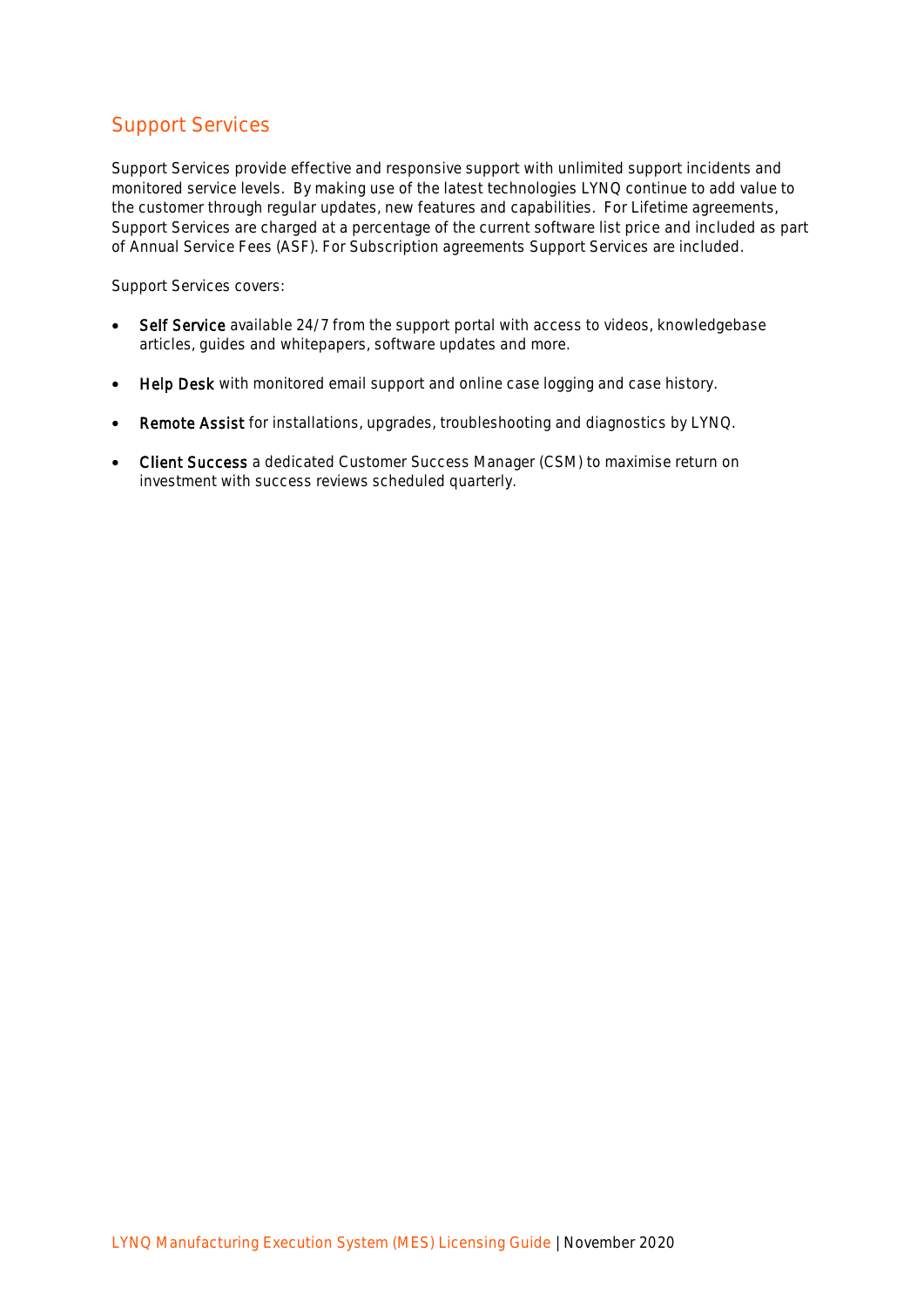# <span id="page-10-0"></span>Appendix A: Factory Automation Suite

The factory automation suite contains the largest collection of manufacturing-based device drivers available, including more than 115 protocols commonly used in the manufacturing industry. It enables connectivity to a wide variety of plant floor devices. See below for a full list of drivers included:

- Advanced Simulator
- Allen-Bradley 1609 UPS
- Allen-Bradley Bulletin 900
- Allen-Bradley ControlLogix Ethernet
- Allen-Bradley ControlLogix Unsolicited
- Allen-Bradley Data Highway Plus<br>Allen-Bradley DE1
- Allen-Bradley DF1
- Allen-Bradley Ethernet
- Allen-Bradley Micro800 Ethernet
- Allen-Bradley Micro800 Serial
- Allen-Bradley Unsolicited Ethernet
- Analog Devices
- $\bullet$  Aromat Ethernet
- Aromat Serial
- AutomationDirect DirectNET
- AutomationDirect EBC
- AutomationDirect EBC<br>• AutomationDirect ECOM
- AutomationDirect K Sequence
- AutomationDirect Productivity Series Ethernet
- Beckhoff TwinCAT
- BUSWARE Ethernet
- BUSWARL Linemet<br>• CODESYS Ethernet
- Contrex M-Series
- Contrex Serial
- Custom Interface
- Cutler-Hammer D50/D300
- Cutler-Hammer DoorDsoo<br>• Cutler-Hammer ELC Ethernet
- Cutler-Hammer ELC Serial
- Dataforth isoLynx
- DDE Client
- Fanuc Focas Ethernet
- Fanuc Focas Ethernet<br>• Fanuc Focas HSSB
- $\bullet$  Fuji Flex
- $\bullet$  GE CCM
- $\bullet$  GE EGD
- $\sigma$  CL CND $\sigma$ **GE Ethernet**
- GE SNP
- GE SNPX
- Hilscher Universal
- Honeywell HC900 Ethernet
- Honeywell UDC Ethernet
- Honeywell UDC Serial
- IDEC Serial
- Intelligent Actuator (IA) Super SEL
- InTouch Client
- IOtech PointScan 100
- Forech Politiscan fou<br>• Keyence KV Ethernet
- Krauss Maffei MC4 Ethernet
- Memory Based
- Mettler Toledo
- Micro-DC
- Micro-DC<br>• Mitsubishi CNC Ethernet
- Mitsubishi Ethernet
- Mitsubishi FX
- Mitsubishi FX Net
- Mitsubishi Serial • Modbus ASCII
- 
- Modbus Ethernet
- Modbus Plus
- Modbus Serial
- Modbus Unsolicited Serial
- MTConnect
- ODBC Client
- Omron FINS Ethernet
- Omron FINS Serial
- Omron Host Link
- Omron NJ Ethernet
- Omron Process Suite  $\overline{\phantom{a}}$
- Omron Toolbus
- OPC DA Client
- OPC UA Client
- OPC XML-DA Client
- Optimation OptiLogic
- Opto 22 Ethernet
- Partlow ASCII
- Philips P8/PC20
- SattBus Ethernet
- SattBus Serial
- Scanivalve Ethernet
- Siemens S5
- $\overline{\phantom{a}}$  definents 33 • Siemens S5 3964R
- $\overline{\phantom{a}}$  Seriens Structures Series Series Series Series Series Series Series Series Series Series Series Series Series Series Series Series Series Series Series Series Series Series Series Series Series Series Series S • Siemens S7 MPI
- Siemens S7-200
- Siemens TCP/IP Ethernet
- Siemens TCP/IP Unsolicited Ethernet
- Simatic/TI 505 Ethernet<br>• Simatic/TI 505 Ethernet
- Simatic/TI 505 Ethen<br>• Simatic/TI 505 Serial Yokogawa DX Ethernet
- SIXNET EtherTRAK • SIXNET UDR
- $\overline{\phantom{a}}$   $\overline{\phantom{a}}$   $\overline{\phantom{a}}$   $\overline{\phantom{a}}$   $\overline{\phantom{a}}$   $\overline{\phantom{a}}$
- Square D
- System Monitor
- Telemecanique Uni-Telway
- Thermo Westronics Ethernet • Thermo Westronics Serial
- TIWAY Host Adapter
- Torque Tool Ethernet

• Toyopuc Serial • User Configurable (U-CON) • WAGO Ethernet • Yaskawa Memobus Plus • Yaskawa MP Series Ethernet • Yaskawa MP Series Serial • Yokogawa Controller • Yokogawa CX

- Toshiba Ethernet
- Toshiba Serial

LYNQ Manufacturing Execution System (MES) Licensing Guide | November 2020

• Toyopuc PC3/PC2 Ethernet

• Yokogawa Darwin Ethernet • Yokogawa Darwin Serial • Yokogawa DX Ethernet • Yokogawa DX Serial • Yokogawa DXP • Yokogawa HR • Yokogawa MW • Yokogawa MX • Yokogawa YS100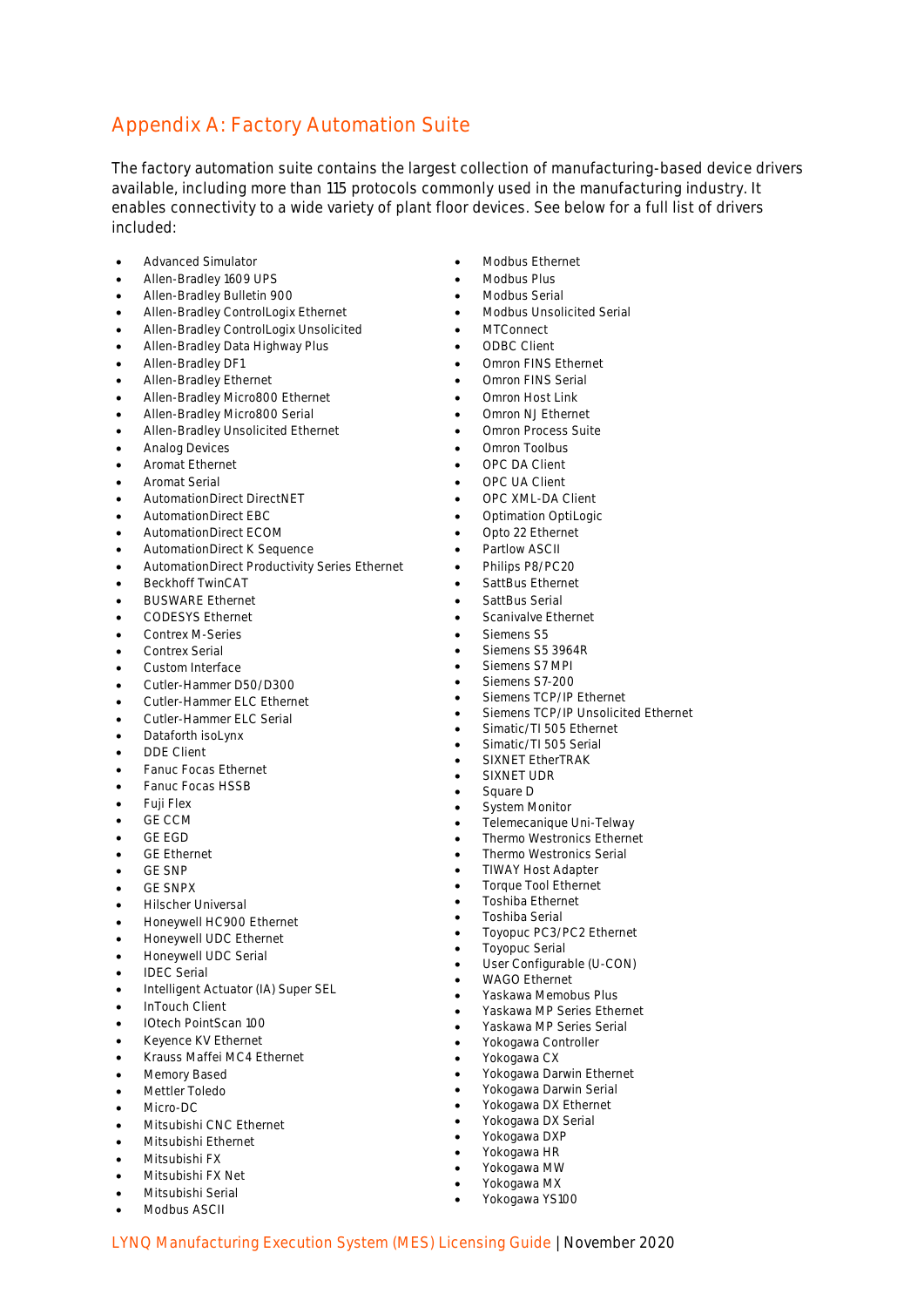## <span id="page-11-0"></span>Appendix B: Device Automation Suites

The device driver suite is a collection of drivers bundled together by device manufacturer or industrial application when only one or more drivers are required. Select from the available device driver suites shown below.

#### ALLEN-BRADLEY SUITE

- Allen-Bradley ControlLogix Ethernet
- Allen-Bradley ControlLogix Unsolicited
- Allen-Bradley Data Highway Plus
- Allen-Bradley DF1
- Allen-Bradley Ethernet
- Allen-Bradley Micro800 Ethernet
- Allen-Bradley Micro800 Serial
- Allen-Bradley Unsolicited Ethernet
- Allen-Bradley Micro800 Serial

## CUTLER HAMMER SUITE

- Cutler-Hammer D50/D300
- Cutler-Hammer ELC Ethernet
- Cutler-Hammer ELC Serial

#### FANUC FOCAS SUITE

- Fanuc Focas Ethernet
- Fanuc Focas HSSB

#### GE SUITE

- GE CCM
- GE EGD
- GE Ethernet
- GE SNP
- GE SNPX

#### HONEYWELL SUITE

- Honeywell HC900 Ethernet
- Honeywell UDC Ethernet
- Honeywell UDC Serial

#### MODBUS SUITE

- Modbus ASCII
- Modbus Ethernet
- Modbus Plus
- Modbus Serial
- Modbus Unsolicited Serial

#### MITSUBISHI SUITE

- Mitsubishi CNC Ethernet
- Mitsubishi Ethernet
- Mitsubishi FX
- Mitsubishi FX Net
- Mitsubishi Serial

#### OMRON SUITE

- Omron FINS Ethernet
- Omron FINS Serial
- Omron Host Link
- Omron NJ Ethernet
- Omron Process Suite
- Omron Toolbus

#### OPC CONNECTIVITY SUITE

- OPC DA Client
- OPC UA Client
- OPC XML-DA Client

#### SIEMENS SUITE

- Siemens S5
- Siemens S5 3964R
- Siemens S7 MPI
- Siemens S7-200
- Siemens TCP/IP Ethernet
- Siemens TCP/IP Unsolicited Ethernet

#### SIEMENS SUITE

- Simatic/TI 505 Ethernet
- Simatic/TI 505 Serial

#### YOKOGAWA SUITE

- Yokogawa Controller
- Yokogawa CX
- Yokogawa Darwin Ethernet
- Yokogawa Darwin Serial
- Yokogawa DX Ethernet
- Yokogawa DX Serial
- Yokogawa DXP
- Yokogawa HR
- Yokogawa MW
- Yokogawa MX

#### Plus many more...

A full list of industrial drivers can be found [here.](https://lynqmes.com/wp-content/uploads/2019/03/Datasheet-Industrial-Drivers.pdf) Please contact your LYNQ account team for pricing.